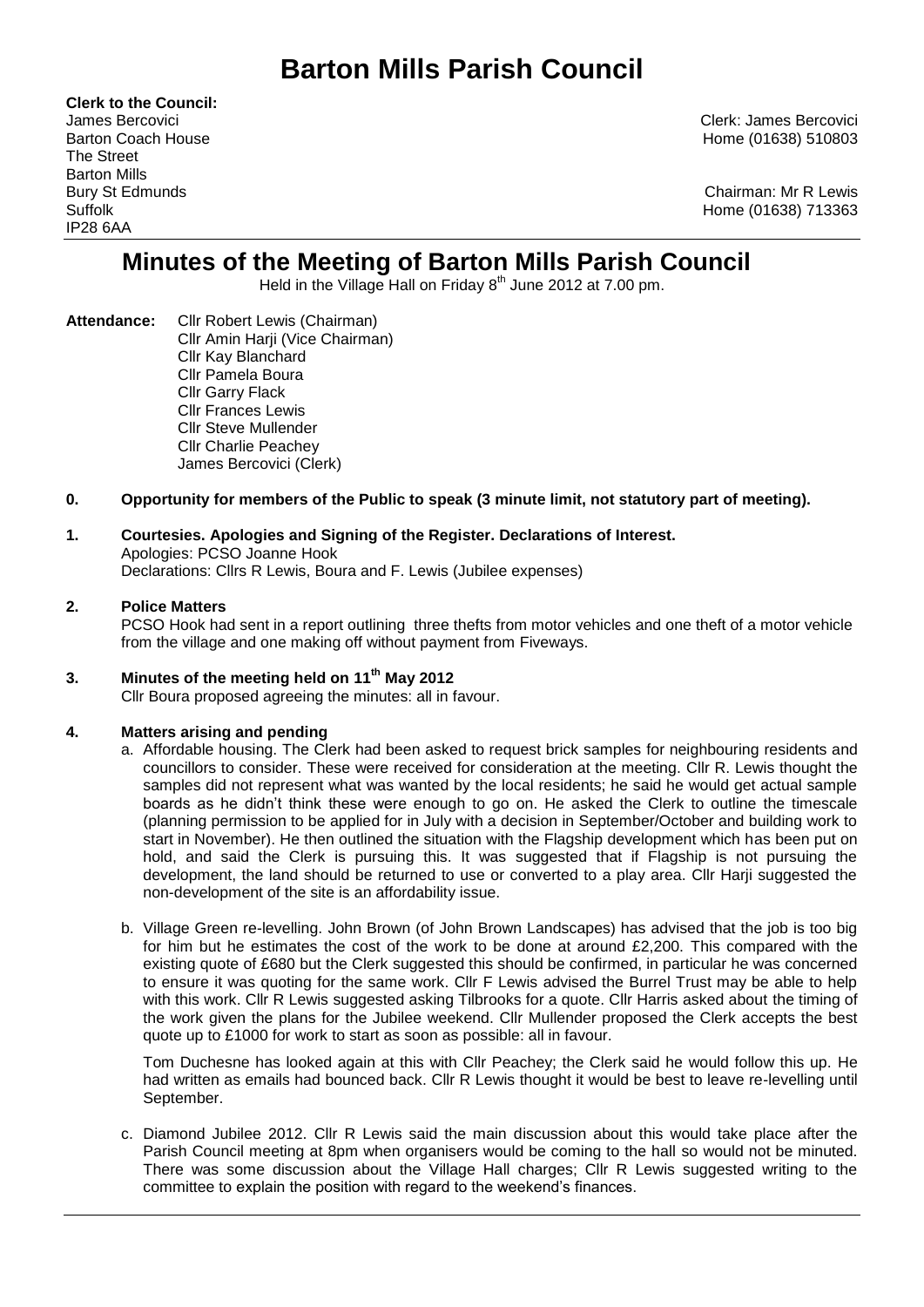- d. Street lighting Work on the four replacement lights remains unfinished. Carillion has reported that one of the concrete lamp posts in Manor View is cracked and needs replacement with medium priority (3-6 months). Carillion declined to quote for this because they can't compete with Pearce and Kemp. Cllr Boura has asked Pearce & Kemp to quote for this.
- e. Emergency Planning. Cllr R Lewis said the Parish Council looks at this every couple of years. Cllr Boura outlined what would be involved: a local risk assessment, list of skills, places of safety, emergency contact list, local organisations, means of activation of the plan, actions agreed, arrangements for contacts. She said she would not be willing to prepare a plan on her own but would be part of a working group. She thought the plan would require annual review. Cllr R Lewis agreed with Cllr Boura that this is a good idea but Cllr Mullender observed it had previously been deemed unnecessary and asked what had changed. Cllr Peachey agreed; he thought such a plan would be overkill. Cllr Mullender pointed out that any major problems would be dealt with by the emergency services. After some discussion, Cllr R Lewis said he would liaise with Cllr Boura and make a recommendation at the next meeting.
- f. Tree by car park. Cllr Boura said the tree had come to life but was in need of attention at the base.
- g. Parish Council representative on the Village Hall Committee. Cllr Flack volunteered to take on the position. Cllr Boura proposed his nomination: all in favour.

#### **5. Reports from the County and District Councillors** Not present

#### **6. Finance - Standard Payments for approval (inc. VAT)**

- a. £272.00 J Bercovici (clerk's net salary, May 2012) chq. 1189
- b. £68.00 HMRC (PAYE, May 2012) chq.

c. £17.72 J Bercovici (clerk's expenses May 2012) – chq. 1189

Cllr F Lewis proposed agreeing the standard payments: all in favour.

#### **Special payments for approval (inc. VAT)**

- d. £395.00 Mildenhall Scouts (marquee hire) chq. 1190
- e. £7.50 P. Boura (Jubilee expenses) cash
- f. £31.34 S. Anderson (Jubilee expenses) chq. 1191

g. £319.10 Royal Mint (Jubilee medals) – chq. 1189 (payable to the Clerk)

Cllr F Lewis proposed agreeing the special payments: all in favour except Cllr Boura who abstained.

#### **Payments made since last meeting (re Diamond Jubilee)**

h. £138.00 Riverside Print Services (Jubilee leaflets) – chq, 1188 Cllr F Lewis proposed agreeing this payment: all in favour.

#### **Receipts**

- i. £16.00 (Jubilee medals)
- j. £7,459.18 (FHDC: re allotments)
- k. £1,691.80 (FHDC: precept,  $2^{nd}$  instalment)
- l. £tba (Jubilee income)

#### **7. Planning.**

Note - *ITALICS: Parish Council comments passed to Forest Heath DC.* **Bold: Forest Heath DC decision**

### **General and for consideration:**

None

#### **Awaiting Forest Heath decisions and pending appeals.**

a. F/2012/0245/HOU 60 The Street – erection of detached double garage with Media Room/Gym over. Cllr Boura could see no grounds to object although she said she would prefer different windows. Cllr Mullender said he understood the planners had insisted on the windows on the current plans. *Cllr Boura proposed no objection in principle but added the comment that the windows should be changed to match the rest of the house. All in favour.*

**Decisions**

None